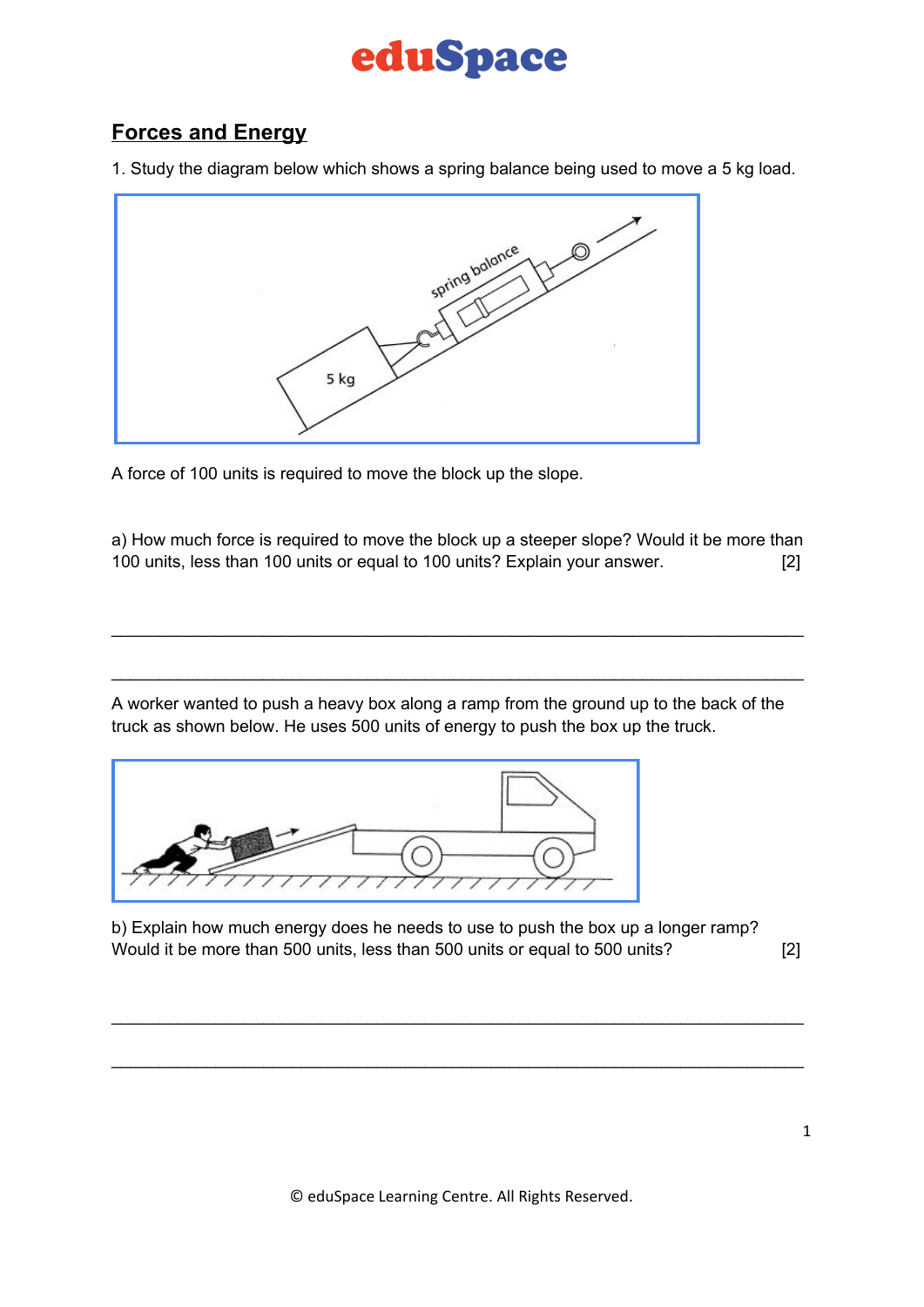## eduSpace

2. James sat on a ride at an amusement park. The elastic ropes were pulled down to point X as shown in diagram 1.



When released, the stretched elastic ropes pulled James upwards as shown in diagram 2. The elastic ropes stretched to a maximum length when he was at point Y.

a) If James is replaced with a boy who has a smaller mass and released from point X, will his final position be higher or lower than point Y? Explain your answer. [2]

\_\_\_\_\_\_\_\_\_\_\_\_\_\_\_\_\_\_\_\_\_\_\_\_\_\_\_\_\_\_\_\_\_\_\_\_\_\_\_\_\_\_\_\_\_\_\_\_\_\_\_\_\_\_\_\_\_\_\_\_\_\_\_\_\_\_\_\_\_\_\_\_\_

\_\_\_\_\_\_\_\_\_\_\_\_\_\_\_\_\_\_\_\_\_\_\_\_\_\_\_\_\_\_\_\_\_\_\_\_\_\_\_\_\_\_\_\_\_\_\_\_\_\_\_\_\_\_\_\_\_\_\_\_\_\_\_\_\_\_\_\_\_\_\_\_\_